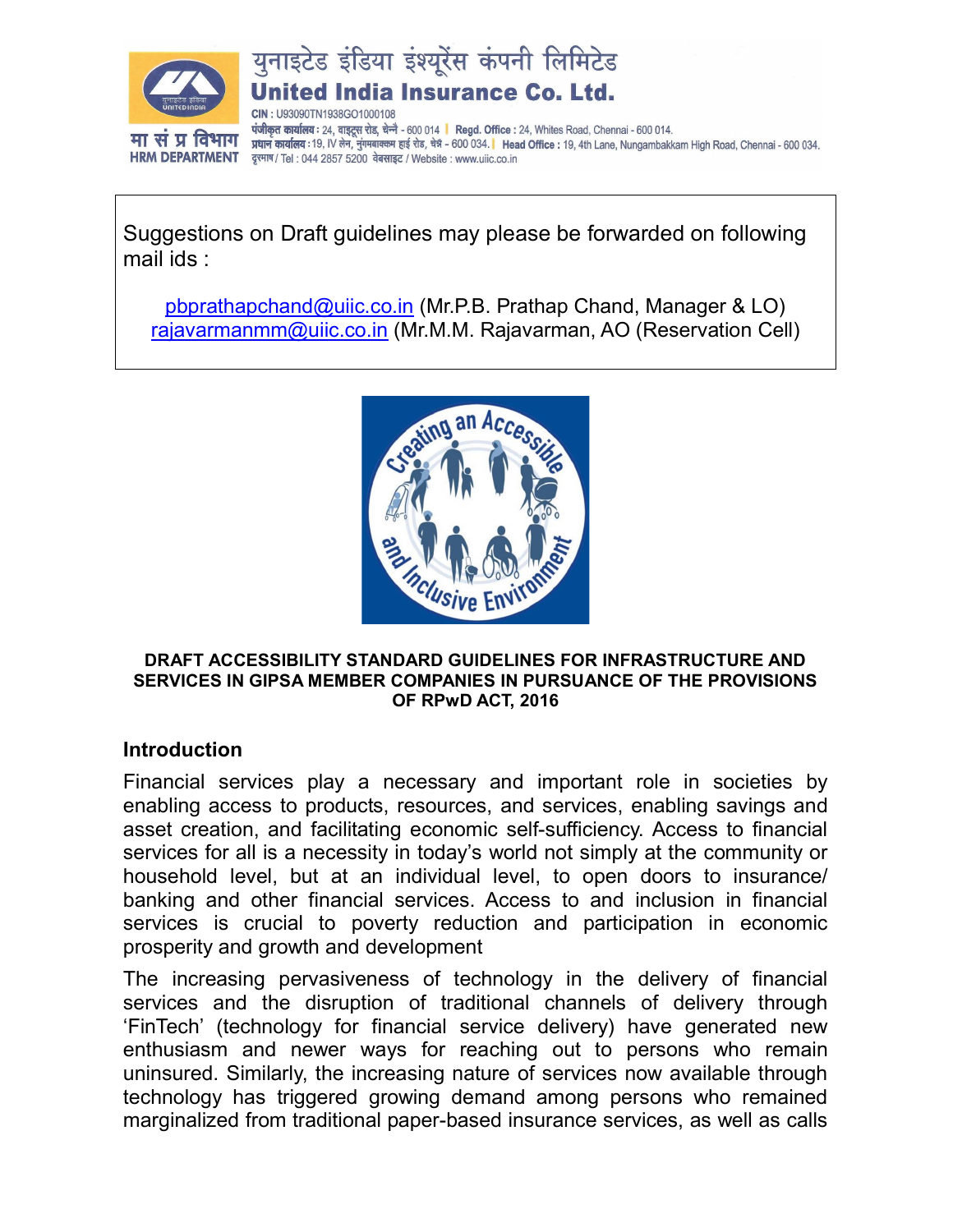to ensure that they do not in turn create new barriers to access.

Accompanying this growth spurt in technology, there has also been an increasing recognition of the rights of persons with disabilities and the utmost importance of providing equal access to them to all services, including financial services.

Public Sector General Insurance Companies (PSGICs), viz., National Insurance Company Ltd., The New India Assurance Company Ltd., The Oriental Insurance Company Ltd. and United India Insurance Company Ltd., are committed to make themselves accessible for Persons with Disabilities (Divyangjan) as part of "Sugamya Bharat Abhiyan" or "Accessible India Campaign" of Government of India.

These Harmonised guidelines aim to make insurance services of Public Sector General Insurance Companies accessible to the persons with physical disabilities in compliance with RPwD Act, 2016.

#### 2) Accessibility to Office

I. PSGICs resolve to initiate steps to study and implement as far as possible, features of accessibility in built environment, namely

| <b>OUTDOOR FEATURES</b>                                        | <b>INDOOR FEATURES</b>                                |
|----------------------------------------------------------------|-------------------------------------------------------|
| i.<br>route/approach                                           | Accessible   iv. Accessible reception;                |
| ii. Accessible Parking -<br>Reserved parking near<br>entrance  | v. Accessible corridors and tactile flooring;         |
| iii. Accessible entrance<br>to building $-$ ramp; <sup>*</sup> | vi. Accessible lifts with Braille; auditory commands; |
|                                                                | vii. Staircases with durable handrails;               |
|                                                                | viii. Accessible toilets;                             |
|                                                                | ix. Accessible drinking water provision;              |
|                                                                | x. Auditory and visual signage                        |

\* However, in cases where it is impracticable to provide such ramp facilities, whether permanently fixed to earth or otherwise, this requirement may be dispensed with, for reasons recorded and displayed in the office concerned.

In this regard, the endeavour shall be to meet the following prescribed standards: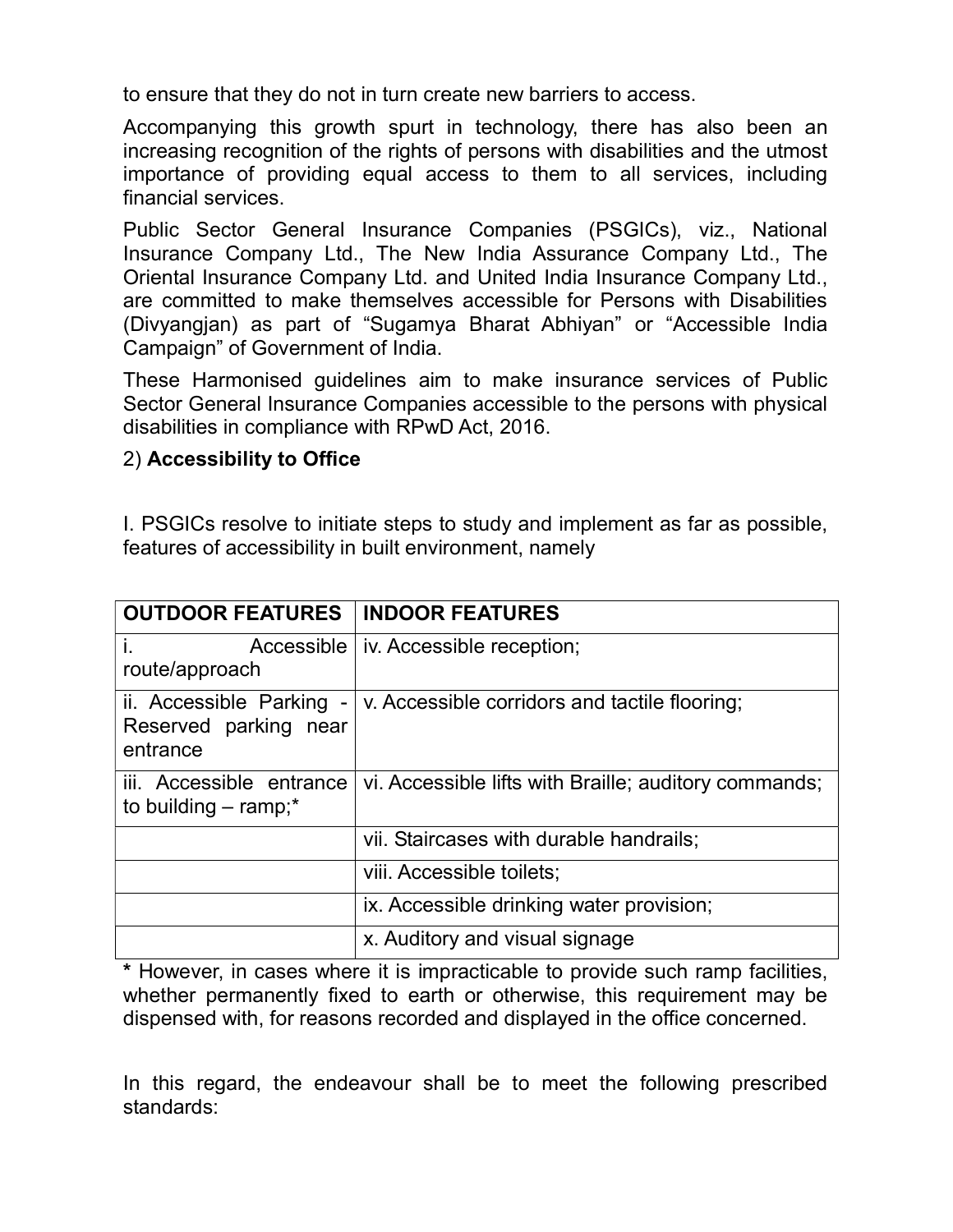| <b>ROUTE/ PATHWAY</b>                              | 900mm - 1800mm, anti-skid surface, tactile path,<br>signage, well lit, unobstructed.                                                                                                                                                                                                                   |
|----------------------------------------------------|--------------------------------------------------------------------------------------------------------------------------------------------------------------------------------------------------------------------------------------------------------------------------------------------------------|
| <b>PARKING</b>                                     | 5000mm X 3600mm, within 30m of entrance,<br>transfer bay, connected to accessible route, vertical<br>and on floor signage.                                                                                                                                                                             |
| <b>ENTRANCE</b>                                    | 900 - 1800mm width, ramp with gradient 1:12 and<br>double height rounded handrail, anti-skid and<br>colour contrasted flooring, main door width of 1000<br>mm, prominent signage.                                                                                                                      |
| <b>CORRIDOR</b>                                    | 1500mm to 1800mm wide, anti-skid surface, tactile<br>path, well-lit, unobstructed by chairs/plants, doors<br>should not open on to corridors                                                                                                                                                           |
| <b>RECEPTION</b>                                   | Low height counter (750-800mm) with 750-900mm<br>width and leg space of 800mm height and 480 mm<br>depth below the counter, information of accessible<br>features, alternative media for communication -<br>induction loop, braille, audio, etc.                                                       |
| <b>LIFTS/ ELEVATOR</b>                             | 900 mm wide door with warning tiles at the<br>entrance, 1500mm X 1500mm lift car size, braille<br>buttons, auditory information and digital display,<br>grab bars on three sides, alarm button, mirror on<br>rear wall.                                                                                |
| <b>TOILET</b>                                      | 2000mm X 2200mm area, grab-bars for use by left<br>and right handed persons, 900mm door (double<br>outside opening),<br>swing<br>anti-skid<br>$\mathsf{or}$<br>floor,<br>emergency button, latches (also middle, base),<br>easy to operate handles and lever type taps with<br>long neck, no chaukhat. |
| <b>STAIRCASE</b>                                   | Colour contrasting strips on the steps, double<br>height rounded handrails (38 - 45mm diameter,<br>50mm gap from wall), warning tiles at beginning<br>and end.                                                                                                                                         |
| <b>DRINKING</b><br><b>WATER</b><br><b>FACILITY</b> | Double height (750-800mm) fountain type easy to<br>operate taps, leg space below counter (300mm), no<br>step or platform else ramp to be provided.                                                                                                                                                     |
| <b>SIGNAGE</b>                                     | Directional and informational, high contrast, easy to<br>understand, prominent and unobstructed locations,<br>standardized, alternative formats - braille, audio<br>output, tactile maps/boards, anti-glare<br>matte<br>material, durable quality.                                                     |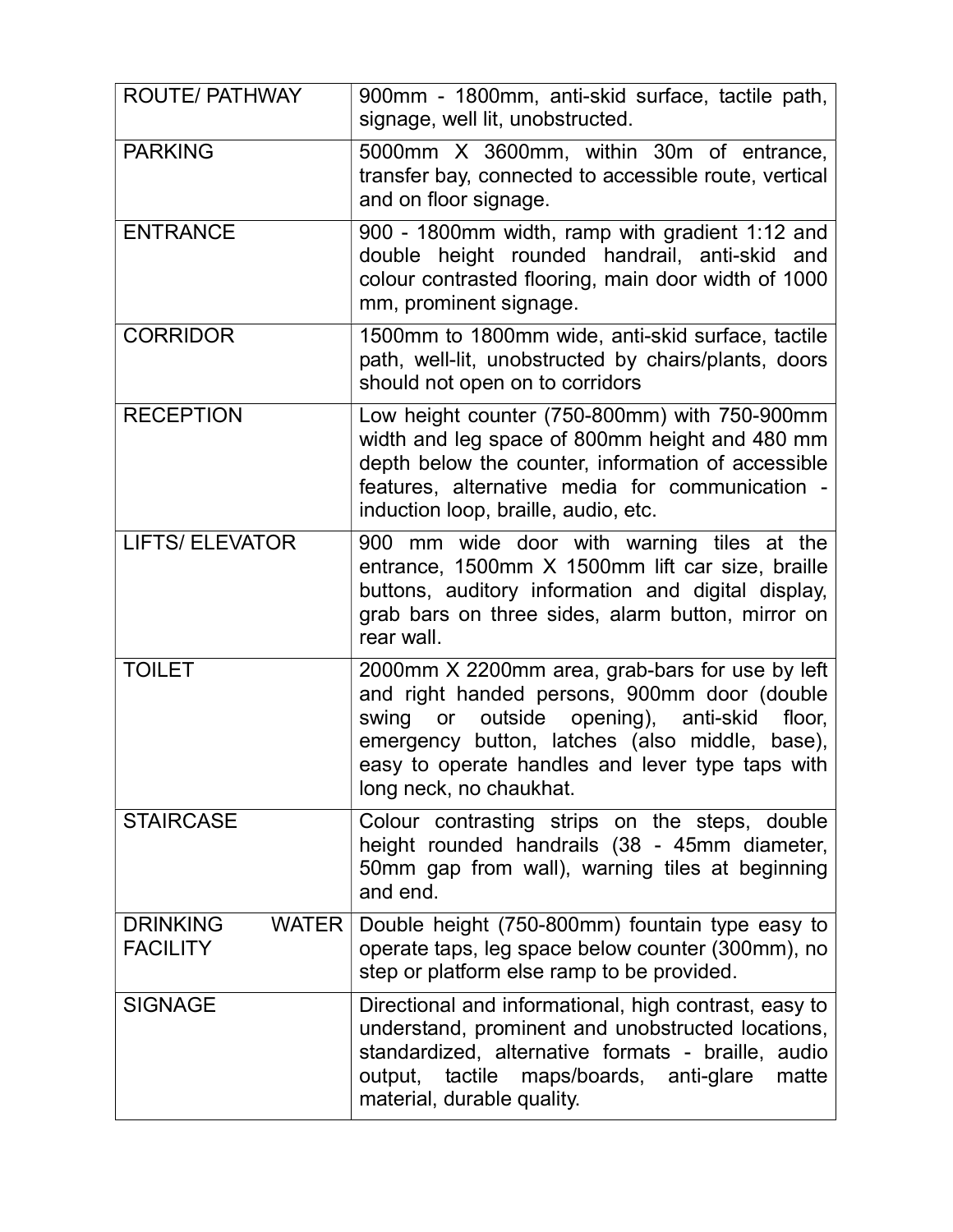II. PSGICs offices to provide all practical assistance to the visually challenged and other Persons with Disabilities, for availing general insurance facilities. In this regard, the offices will be advised to:

(i) To accept communications made at any operational office of the respective company chosen by the person with disability as nearest approach centre. It will be duty of the office, so chosen by the disabled person, to forward his communication to the dealing office.

(ii) Additional facilities like reading and filling up of proposal forms, claim forms, discharge voucher etc. to be provided to a visually impaired customer. The dealing officer / Manager of the office should read out the rules of business and other terms and conditions in the presence of a witness, if required by the customer.

(iii) Magnifying glasses will be provided in all PSGICs offices for the use of persons with low vision, wherever they require for carrying out insurance transactions with ease. The branches should display at a prominent place notice about the availability of magnifying glasses and other facilities available for persons with disabilities.

(iv) To sensitise the employees on requirements of the RPwd Act for the facilities to be provide to persons with physical disabilities; through various training programmes.

# 3) Building Construction of Offices:

Office buildings to be constructed as per standard for public buildings as specified in the "Harmonised Guidelines and Space Standards for Barrier Free Built Environment for Persons with Disabilities and Elderly Persons as issued by the Government of India, Ministry of Urban Development in March, 2016" so as to provide :

I. Widening doorways to allow a wheelchair to pass through easily.

II. Replacing steps with ramps.

III. Relocating light switches and door handles to a level that considers people who have difficulty in reaching.

IV. Putting in place audio-visual fire alarms; and other prescribed standards.

# 4) Doorstep Delivery of Service

 Option of home collection of documents of insurance as well as claims, for persons with disabilities, shall be studied and implemented in practical feasibility.

# 5) Information and Communication Technology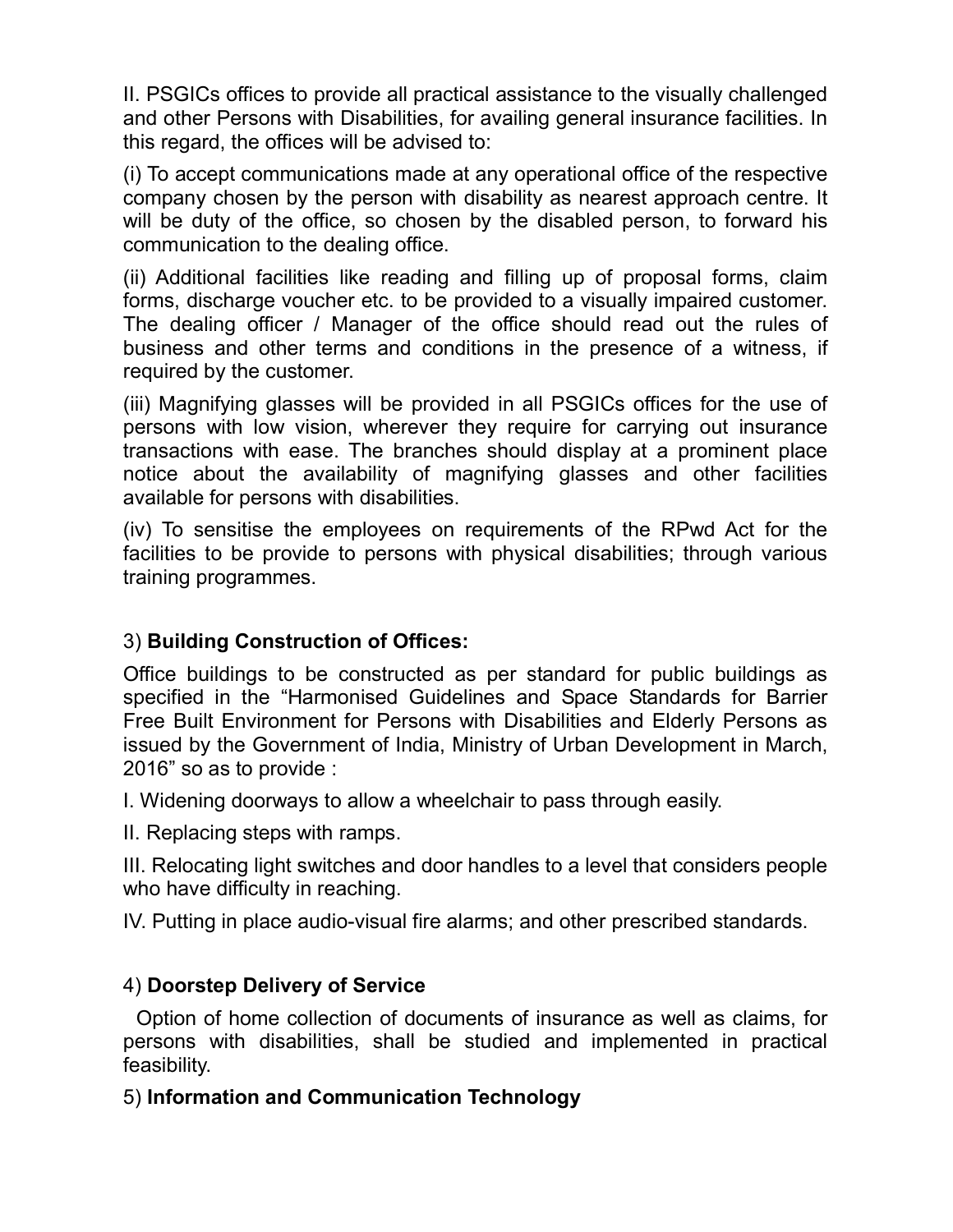

**Accessibility barriers can be easily** overcome through Web Technologies.

The fact is that millions of internet users have special needs, disabilities, and impairments that can make it difficult or even impossible for them to use certain types of websites. By designing web sites in manner that makes it user friendly for them is an essential mandate under RPwd Act, 2016.

While there are a lot of disabilities and conditions that can affect the way people use websites, some of the most common categories of impairments are:

- Visual Impairment: This includes a partial or total inability to see or to perceive color contrasts.
- Hearing Impairment: Some users have a reduced ability to hear.
- Motor Skills/Physical Disabilities: Users may have difficulty moving parts of their bodies, including making precise movements (such as when using a mouse).
- Photosensitive Seizures: Conditions such as epilepsy can cause seizures that are often triggered by flashing lights.
- Cognitive Disabilities: There are also many conditions that affect cognitive ability, such as dementia and dyslexia

 To make the online Web Services / Mobile App Services accessible to Persons with disabilities, PSGICs commits to follow the specified guidelines for Indian Government websites, as adopted by Department of Administrative Reforms and Public Grievances, Government of India; and mandated under Chapter VI of the RPwd Rules, 2017. Further, the following features will be endeavored to be met in the web portals for ease of accessibility:

- 1. Skip to Main Content: Quick access to the core content on the page is provided without going through repetitive navigation using the keyboard.
- 2. Icons: Text has been supplemented with icons, wherever appropriate to enable users with learning disabilities understand the information easily. Icons have been provided along with text labels for key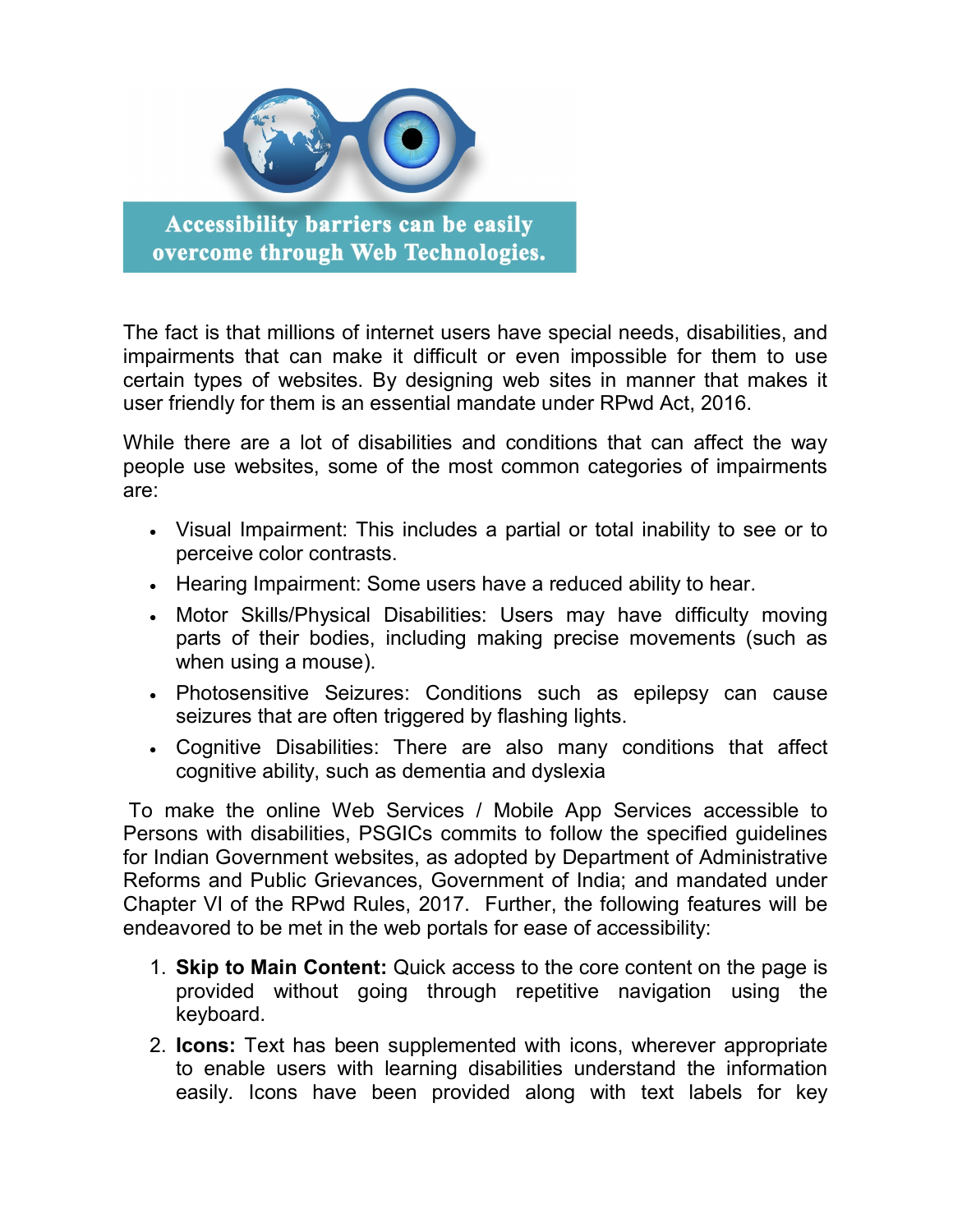navigation options as well as important features, such as print, email etc.

- 3. Accessibility Options: Options to change the size of the text, set a color scheme and increase the text spacing are provided.
- 4. Identification of file type and file size: Information about alternate file types, such as PDF, Word, Excel along with the file size has been provided within the link text to help users identify the same. In addition, icons for different file types have been provided with the links. This helps users in deciding whether they wish to access the link. For example, if a link opens a PDF file, the link text specifies its file size and file type.
- 5. Headings: The Web page content is organized using appropriate headings and subheadings that provide a readable structure. H1 indicates the main heading, whereas H2 indicates a subheading.
- 6. Titles: An appropriate name for each Web page is specified that helps you to understand the page content easily.
- 7. Alternate Text: Brief description of an image is provided for users with visual disability. If you are using a browser that supports only text or have turned off the image display, you can still know what the image is all about by reading the alternate text in absence of an image. In addition, some browsers display the alternate text in the form of a tooltip when the user moves the mouse pointer over the image.
- 8. Consistent Navigation Mechanism: Consistent means of navigation and style of presentation throughout the Website has been incorporated.
- 9. **Keyboard Support**: The website can be browsed using a keyboard by pressing the Tab and Shift + Tab keys.
- 10. Customized Text Size: The size of the text on the Web pages can be changed either through the browser, through the Accessibility Options page or by clicking on the text sizing icons present at the top of each page.
- 11. Adjust contrast scheme: The website provides different schemes to enable users with visual impairments, such as low vision and color blindness to view the web page information with ease. Facility available for changing the contrast of the web pages.
- 12. **Increase text spacing:** Accessibility Options page provides with an option to increase white space between words. White space can be increased upto two levels. This option is helpful for users with visual and learning impairments who find it difficult to read the information which is presented using little white space between words.